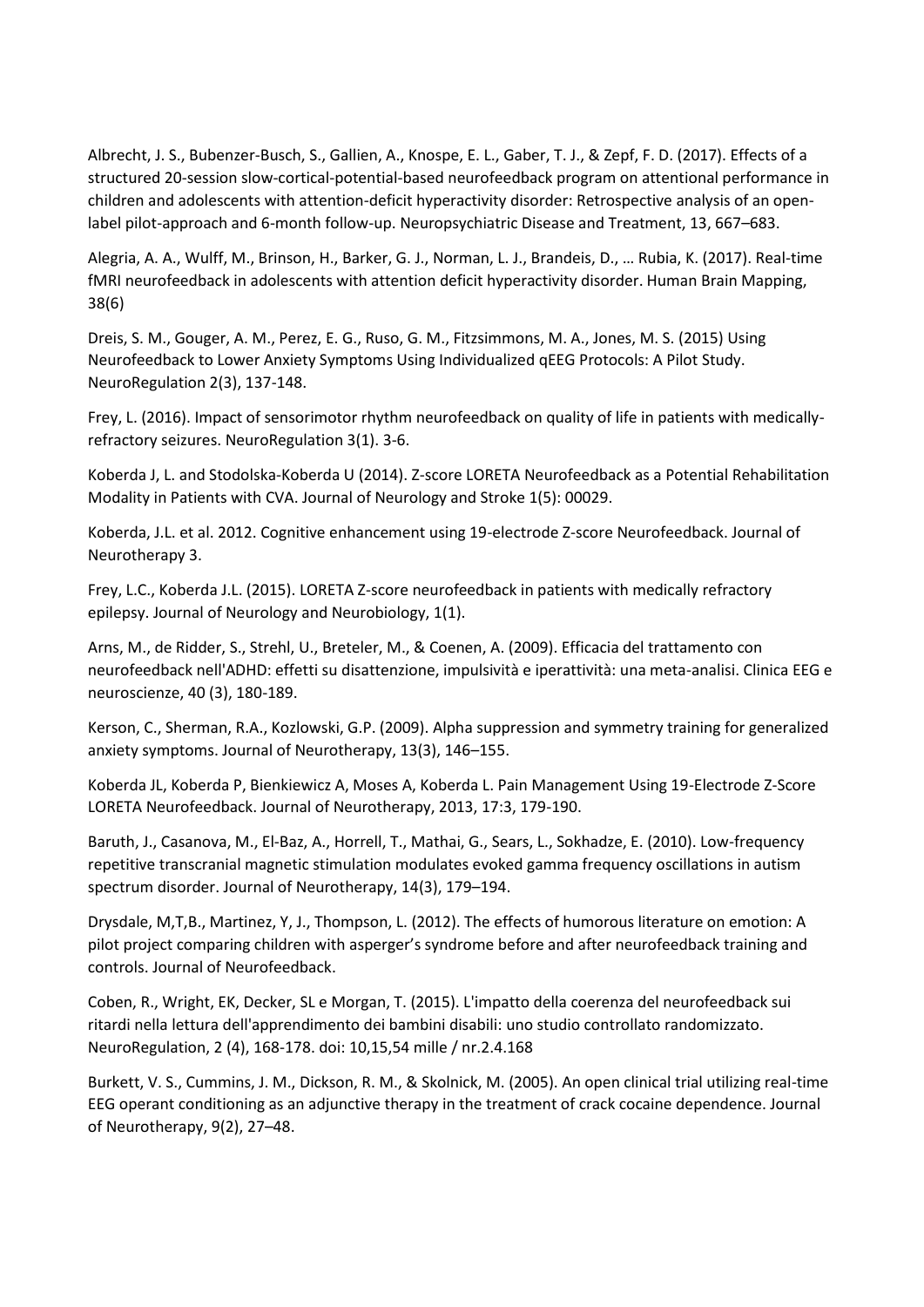Zinn, M. A., Zinn, M. L., Jason, L. A. (2017). Small-World Network Analysis of Cortical Connectviity in Chronic Fatigue Syndrome using Quantitative EEG. NeuroRegulation 4(3-4), 125-137.

Gomez-Pilar J, Corralejo R, Nicolas-Alonso LF, Álvarez D, Hornero R. Neurofeedback training with a motor imagery-based BCI: neurocognitive improvements and EEG changes in the elderly. Med Biol Eng Comput. 2016 Nov;54(11):1655-1666. Epub 2016 Feb 23.

Koberda, J. L. (2014). Z-score LORETA neurofeedback as a potential therapy in cognitive dysfunction and dementia. Journal of Psychology & Clinical Psychiatry, 1(6). doi: 10.15406/jpcpy.2014.01.00037

Kayrian, S., Dursun, E., Ermutlu, N., Dursun, N., & Karamursel, S. (2007). Neurofeedback in fibromyalgia syndrome. The Journal of the Turkish Society of Algology, 19(3), 47–53.

Mueller, H. H., Donaldson, C. C. S., Nelson, D. V., & Layman, M. (2001). Treatment of fibromyalgia incorporating EEG-driven stimulation: A clinical outcomes study. Journal of Clinical Psychology, 57(7), 933– 952.

Breteler, M. H. M., Arns, M., Peters, S., Giepmans, I., & Verhoeven, L. (2010). Improvements in spelling after QEEG-based neurofeedback in dyslexia: A randomized controlled treatment study. Applied Psychophysiology & Biofeedback, 35(1), 5–11.

Cantor, D.S., Stevens, E. (2009). QEEG correlates of auditory-visual entrainment treatment efficacy of refractory depression. Journal of Neurotherapy, 13(2), 100–108.

Cheon, E.J., Koo, B.H., Choi, J.H. (2016). The efficacy of neurofeedback in patients with major depressive disorder: an open labeled prospective study. Applied Psychophysiology & Biofeedback, 41(1), 103-110. doi: 10.1007/s10484-015-9315-8

Hammond, D. C. (2003). QEEG-guided neurofeedback in the treatment of obsessive compulsive disorder. Journal of Neurotherapy, 7(2), 25–52.

Hammond, D. C. (2004). Treatment of the obsessional subtype of obsessive compulsive disorder with neurofeedback. Biofeedback, 32, 9–12.

Arns, M., Kleinnijenhuis, M., Fallahpour, K., & Bretler, R. (2007). Golf performance enhancement and reallife neurofeedback training using personalized event-locked EEG profiles. Journal of Neurotherapy, 11(4), 11–18.

Boynton, T. (2001). Applied research using alpha/theta training for enhancing creativity and well-being. Journal of Neurotherapy, 5(1–2), 5–18.

Egner, T., & Gruzelier, J. H. (2003). Ecological validity of neurofeedback: Modulation of slow wave EEG enhances musical performance. NeuroReport, 14(9), 1221–1224.

Grin-Yatsenko, V. A., Othmer, S, Ponomarev, V. A., Evdokimov, S. A., Konoplev, Y. Y., Kroptov, J. D. (2018) Infra-Low Frequency Neurofeedback in Depression: Three case studies. NeuroRegulation 5(1), 30-42.

Ayers, M. E. (2004). Neurofeedback for cerebral palsy. Journal of Neurotherapy, 8(2), 9394.

Bachers, A. (2004). Neurofeedback with cerebral palsy and mental retardation. Journal of Neurotherapy, 8(2), 95–96.

Bearden, T. S., Cassisi, J. E., & Pineda, M. (2003). Neurofeedback training for a patient with thalamic and cortical infarctions. Applied Psychophysiology & Biofeedback, 28(3), 241–253.